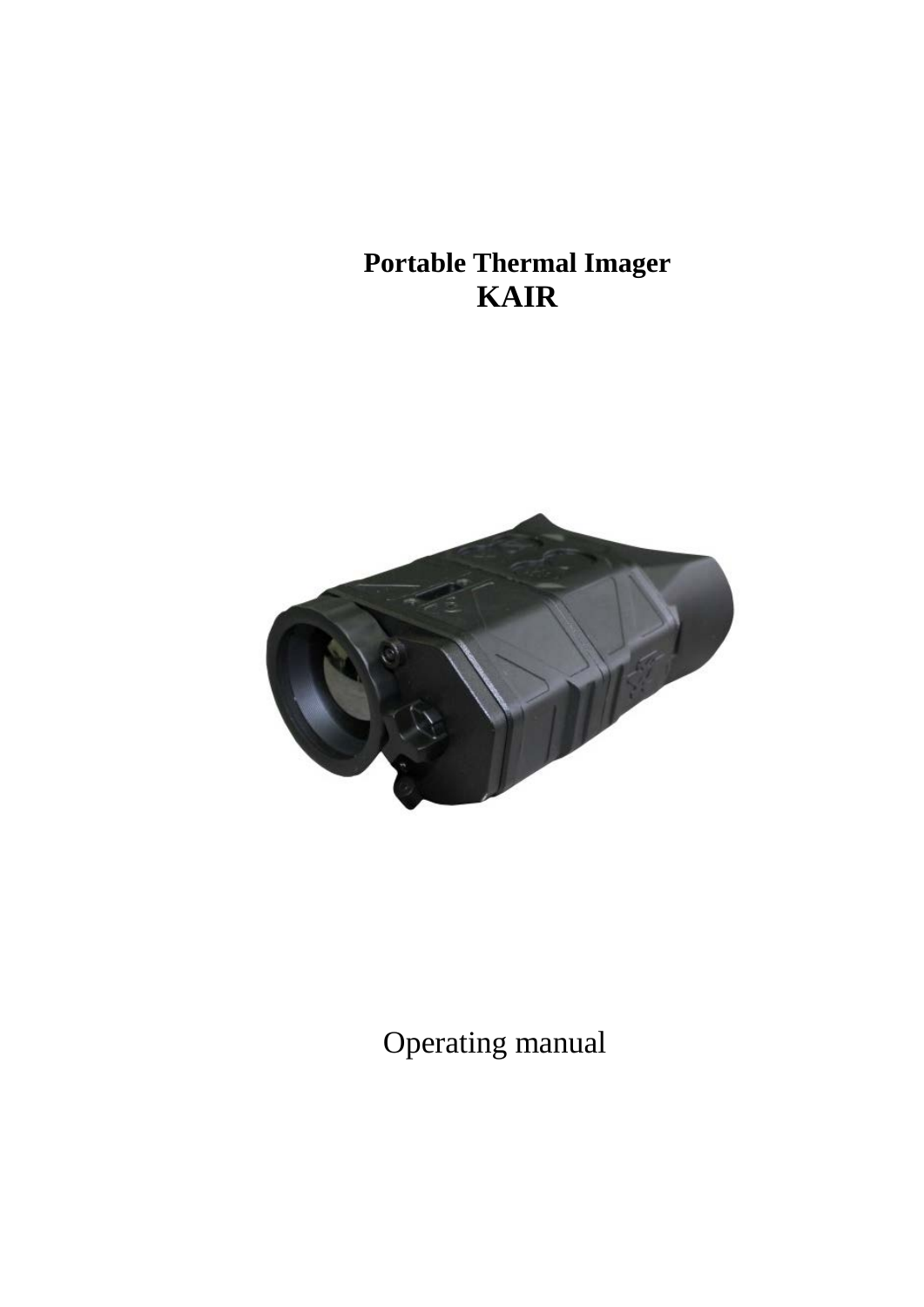# **CONTENT**

|              |                                     | Page |
|--------------|-------------------------------------|------|
| $\mathbf{1}$ | <b>DESCRIPTION AND PRINCIPLE OF</b> | 3    |
|              | <b>OPERATION</b>                    |      |
| 1.1          | <b>Area of application</b>          | 3    |
| 1.2          | <b>Technical parameters</b>         | 3    |
| 1.3          | <b>Delivery set</b>                 | 4    |
| 1.4          | <b>Controls</b>                     | 5    |
| 1.5          | <b>Marking</b>                      | 7    |
| 1.6          | <b>Packing</b>                      |      |
| $\mathbf{2}$ | <b>PROPER USE</b>                   | 7    |
| 2.1          | <b>Operational restrictions</b>     | 7    |
| 2.2          | <b>Getting started</b>              | 7    |
| 2.3          | <b>Product use</b>                  | 8    |
| 2.4          | <b>Safety measures</b>              | 9    |
| 3            | <b>MAINTENANCE SERVICE</b>          | 9    |
| 4            | <b>REPAIR</b>                       | 9    |
| 5            | <b>STORAGE</b>                      | 10   |
| 6            | <b>TRANSPORTATION</b>               | 11   |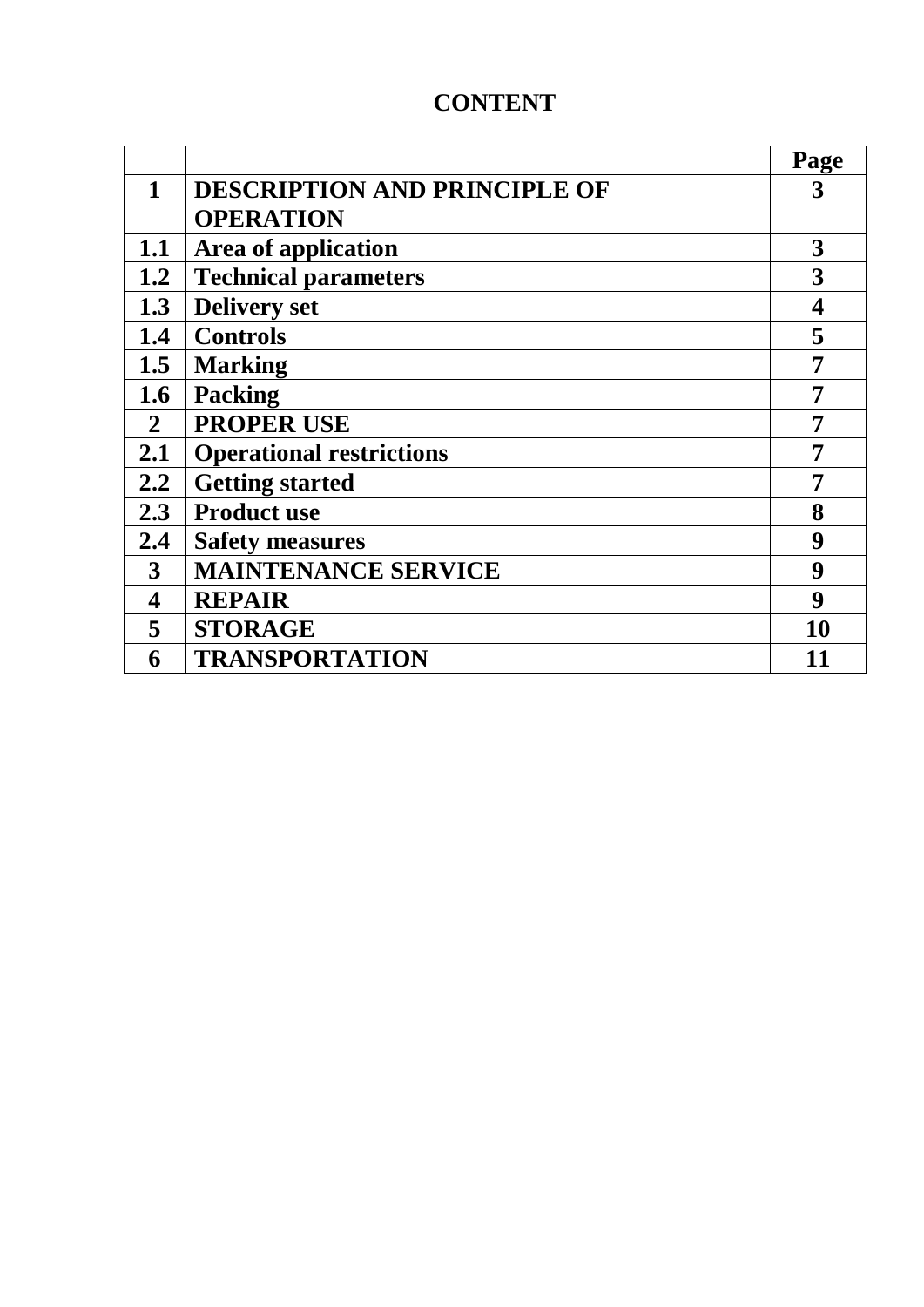This Operation Manual (OM) is intended for proper and safe operation of KAIR-thermal imager (hereinafter referred to as 'product' or 'device') and the assessment of its technical condition when considering the necessity to send it for repair. Product maintenance does not require any special training of staff.

# **1. DESCRIPTION AND PRINCIPLE OF OPERATION**

# **1.1. Area of application**

1.1.1. KAIR portable thermal imager is intended for creation and visualization of thermal images of objects in the long-wave infrared (IR) range while tackling various tasks of twenty-four-hour search and surveillance of targets areas at night (hours of darkness) and in conditions of strong optical interference, such as smoke, fog, with the option to save a snapshot in the internal memory of the device, the device operating in moderate climate conditions both outdoors and indoors.

## **1.2. Technical Parameters**

1.2.1. Type of radiation detector - uncooled micro bolometer matrix.

- 1.2.2. Number of sensitive elements 640x480 pixels.
- 1.2.3. Operating spectral range 8-14 microns.
- 1.2.4. Thermal sensitivity  $0.06 \degree$  C.
- 1.2.5. Conversion frequency of image at least 25 Hz.
- 1.2.6. Field of view with base lens  $(10.4^{\circ} \times 7.8^{\circ}) \pm 0.5^{\circ}$ .
- 1.2.7. Video format PAL.

1.2.8. Range of human detection at least 1050 m.

1.2.9. Range of human recognition at least 350 m.

1.2.10. Power supply from 2 removable Li-ion batteries with a voltage of 3.6 V. The battery is charged from an external charger.

1.2.11. The device has the option to operate from an external adapter.

1.2.12. Continuous operation under normal climatic conditions with a fully charged battery at least 2 hours.

1.2.13. Time to enable operation mode after switching, up to 7 seconds.

1.2.14. Time to deploy the device in operation (or shutdown, with stacking in standard packing), up to 3 minutes.

1.2.15. The product has the following functions and settings:

- Brightness adjustment;

- Digital zoom x1, x2, x4;

- Saving images and video on a removable memory;

- The option to connect to an external adapter and monitor via multi-purpose cable;

- The option to change the polarity of image (white-hot, black-hot);

- Battery discharge indication;

- Automatic shutdown of the device at battery depletion.

1.2.16. The device has the following features:

- Partially rubber-bonded product's case is made of light alloy metal.

- The device is controlled by 4 buttons placed on the upper part of the case and one On / Off button located on the right side of the product's case.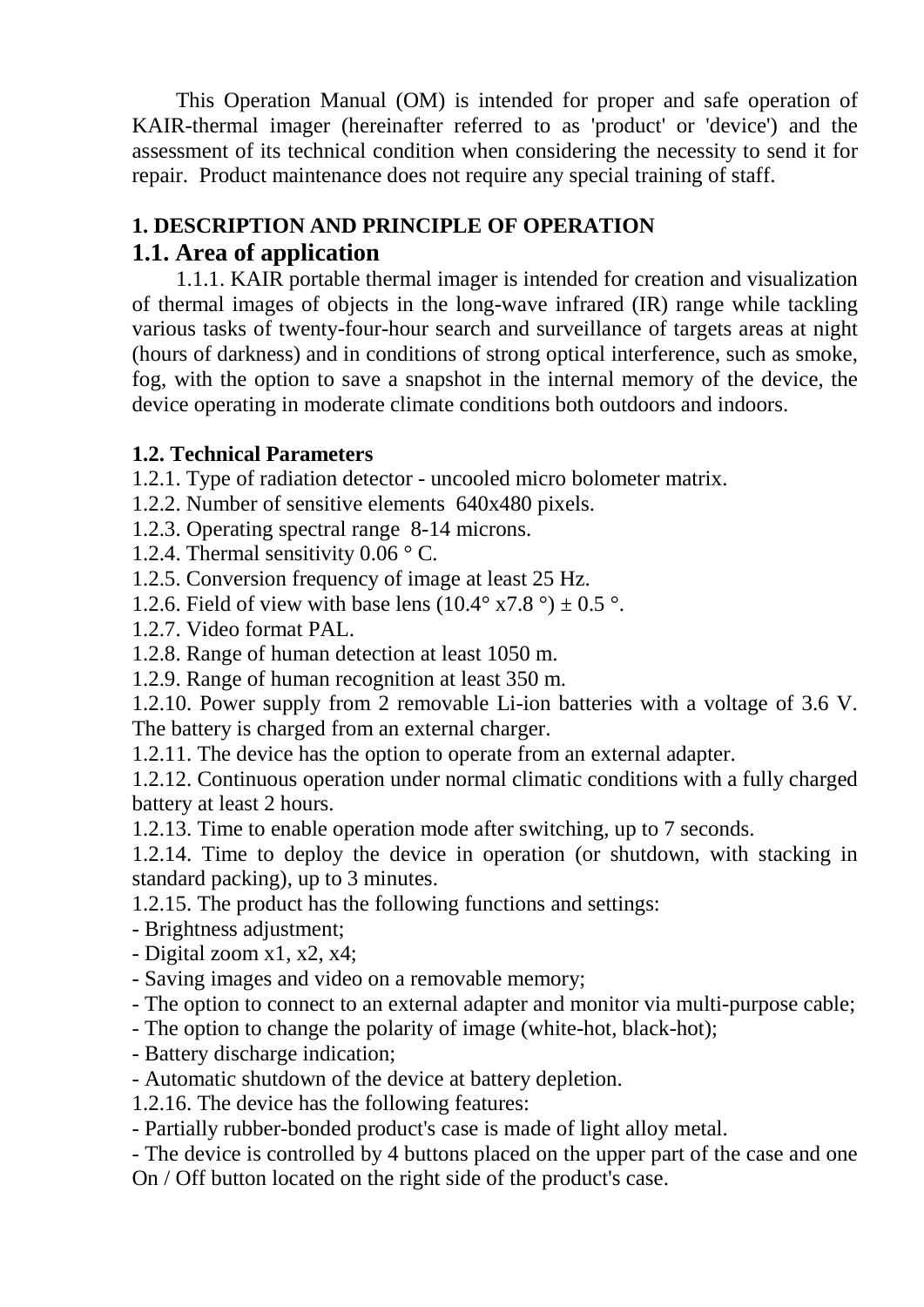- The product has binoculars with protective hood, which reduces lighting level of the observer's face.

- The device has automatic shutdown of binocular display when moving it away from the eye of the observer and the automatic switch of displays when approaching the eye of the observer.

- The device has a splashproof connector on the left side of the case to connect to an external adapter and monitor.

- The Switch is located on the right side of the case in the deepening, which excludes accidental switch (on/off) of the device.

- On the upper part of the case, there is a threaded attachment for mounting laser designator, rangefinder, etc.

- On the lower part of the case, there is a threaded hole for mounting it on a tripod or bracket.

- Leak-proof battery compartment.
- Use the adjust ring to focus the lens.
- 1.2.17. Overall dimensions 185x118x68 mm.
- 1.2.18. Weight with rechargeable battery 0.98 kg.
- 1.2.19. Enclosure class IP65.
- 1.2.20. Operating temperature range from -20  $^{\circ}$ C to + 50  $^{\circ}$ C.
- 1.2.21. Storage temperature range from -40  $^{\circ}$ C to +65  $^{\circ}$ C.

#### **1.3. Delivery Set**

1.3.1. The delivery set of the product is specified in Table 1.

|                                   |                | Table 1     |
|-----------------------------------|----------------|-------------|
| <b>Name</b>                       | Pcs            | <b>Note</b> |
| KAIR portable thermal imager      |                |             |
| Carrying case                     |                |             |
| Li-ion rechargeable battery       | $\overline{2}$ |             |
| Mains adapter with cable          |                |             |
| Charger                           |                |             |
| Multi-purpose cable               |                |             |
| SD memory card                    |                |             |
| Cloth for cleaning optics         |                |             |
| <b>Operation Manual</b>           |                |             |
| Data sheet                        |                |             |
| Study poster                      |                |             |
| Standard transport package (case) |                |             |

1.3.2 Main components of the device are shown in Figure 1.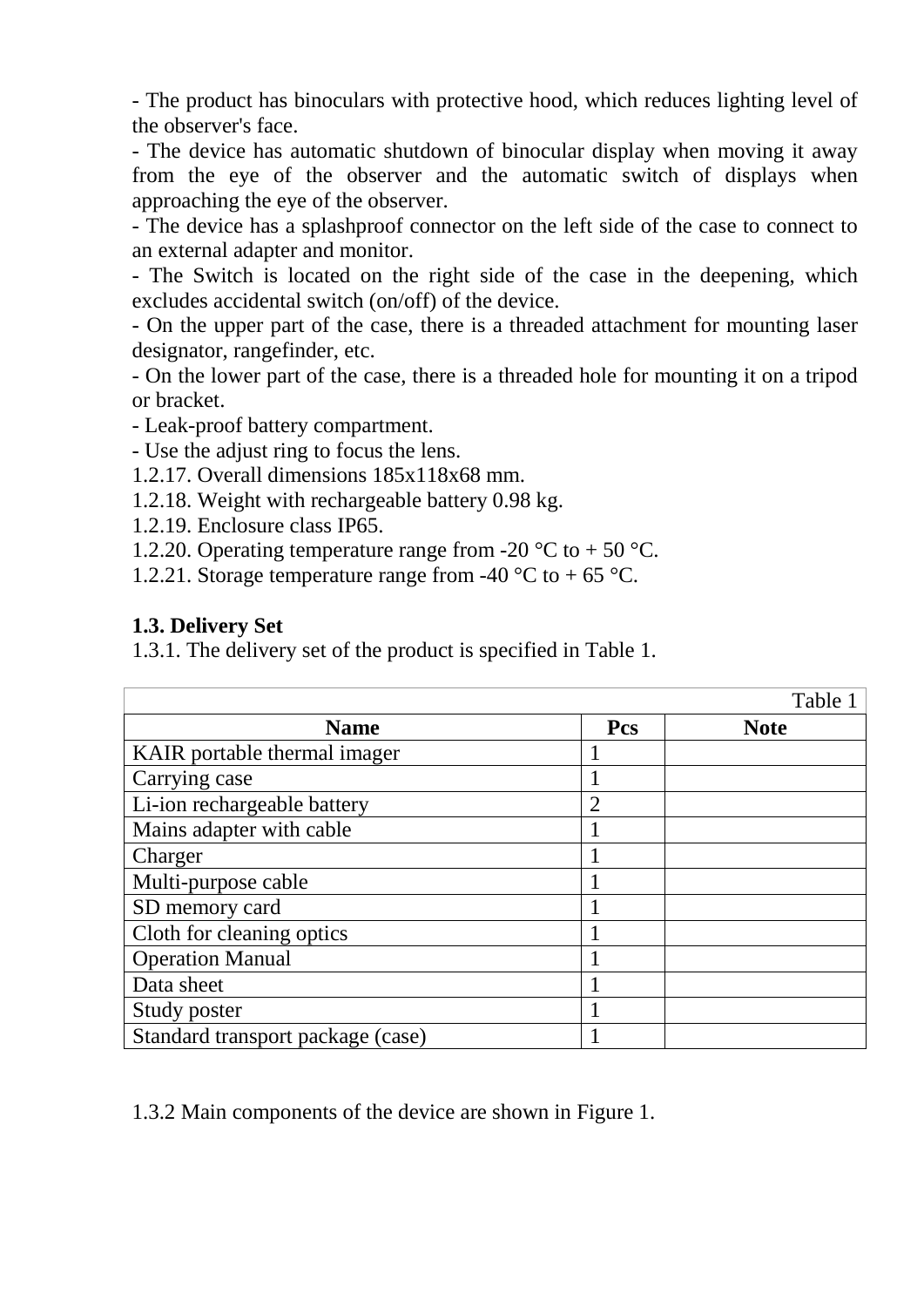

Figure 1.

- 1. KAIR thermal imager
- 2. Carrying Case
- 3. Rechargeable batteries 2 pcs.
- 4. Mains adapter
- 5. Mains adapter cable
- 6. SD memory card
- 7. Multi-purpose cable
- 8. Cloth for cleaning optics
- 9. Operation Manual
- 10. Transport case
- 11. Charger

#### **1.4. Controls.**

1.4.1. The main components of the device and the control layout are shown in Figure 2.

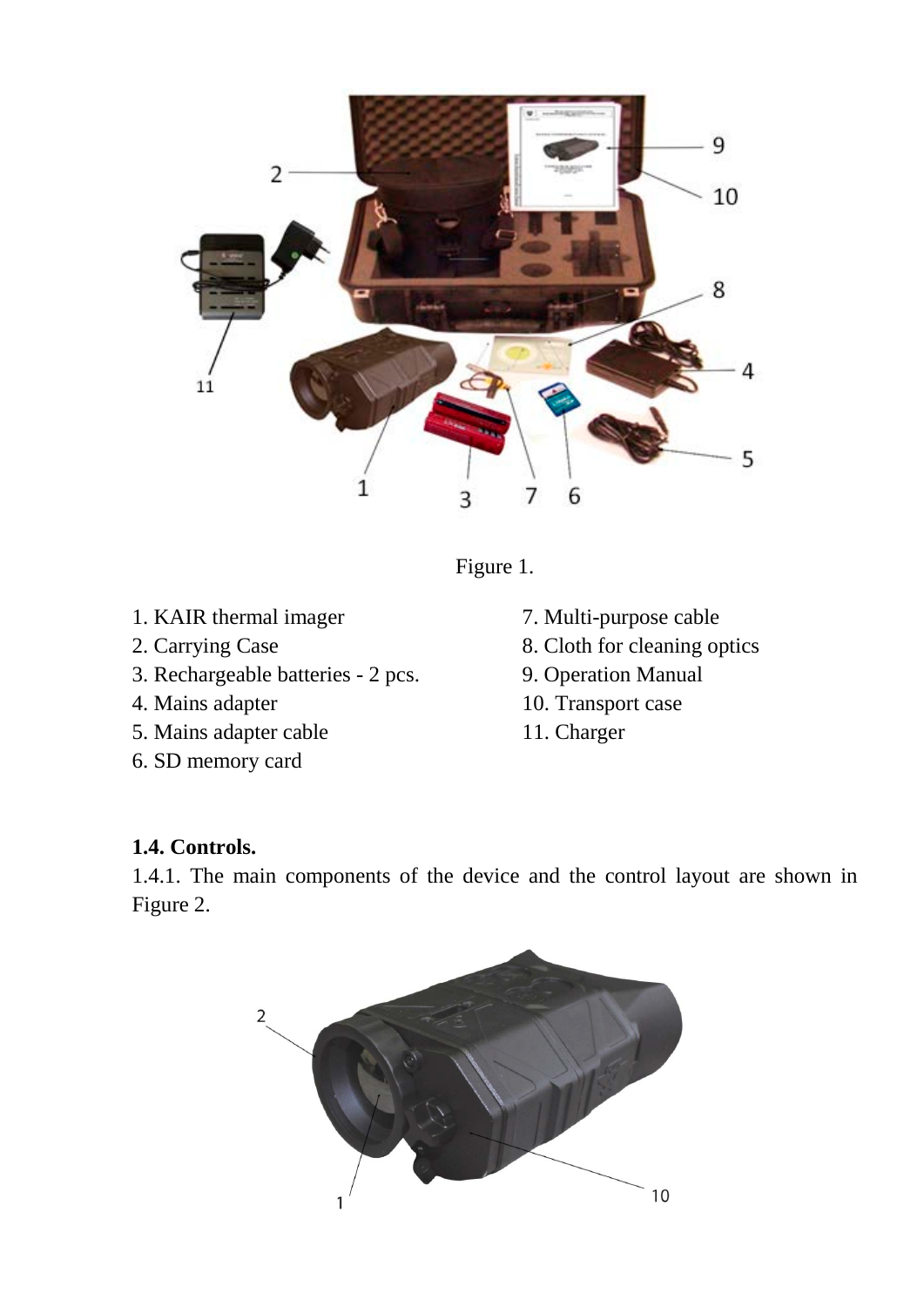



Figure 2.

- 1. Lens
- 2. Lens Cover
- 3. Binocular
- 4. Brightness Button
- 5. Photo / Video Record Button
- 6. Positive / Negative Button
- 7. Zoom Button
- 8. On / Off Button
- 9. Proximity Sensor
- 10. Battery Compartment Lid
- 11. Connector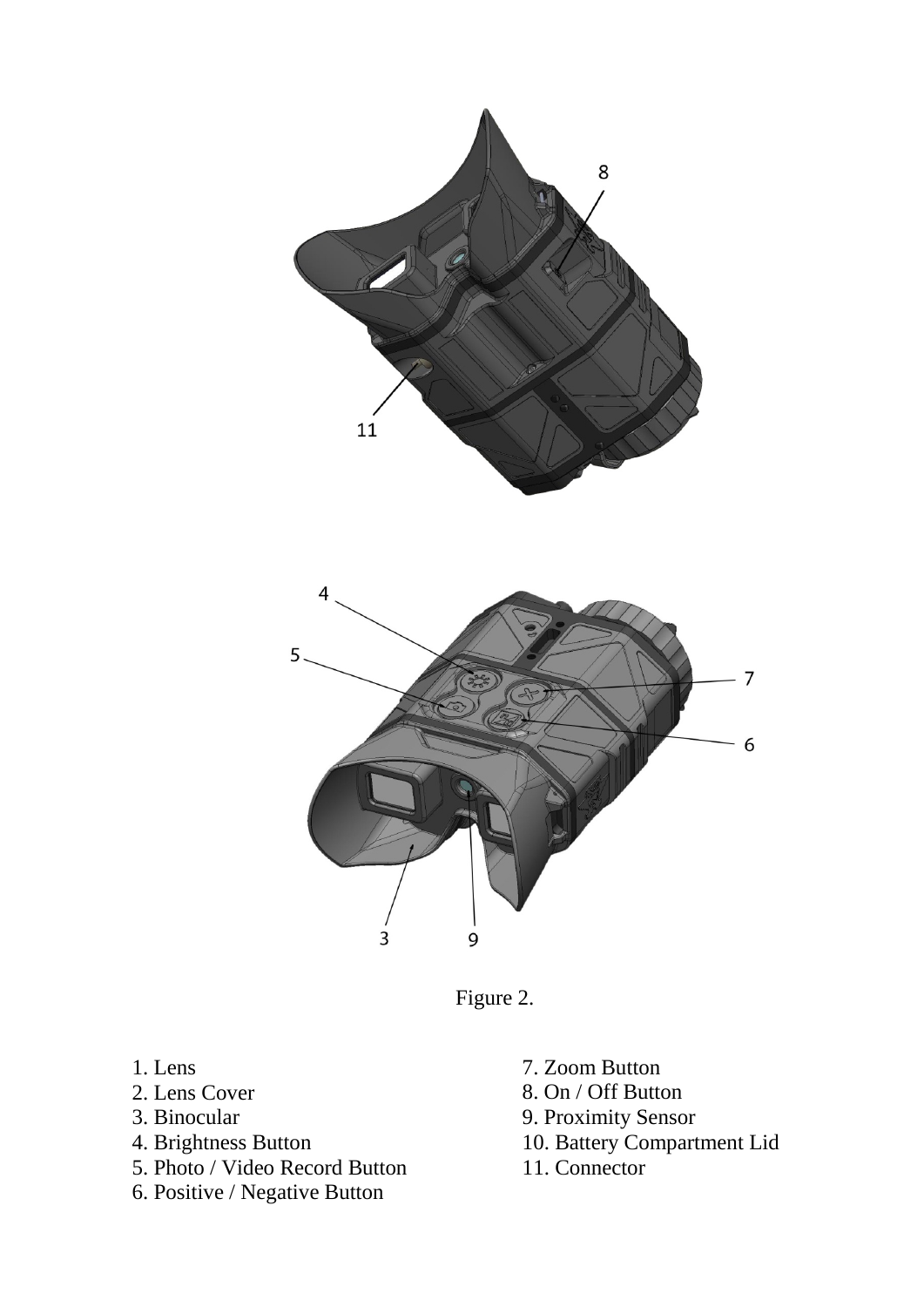## **1.5. Marking.**

1.5.1. Marking of product, which includes short name of the manufacturer or a trademark of the manufacturer, part number, individual serial number and year of manufacture is marked on the code plate on the case of the device and on the package (case). Case with the device is packaged in a cardboard box.

1.5.2. The product is sealed on a regular package (case) by the agreement with the customer. The product itself is not sealed.

#### **1.6. Packing**

1.6.1. The product is packed in a standard package (plastic case).

1.6.2. The product in the standard package is packed in a matched transport packaging (cardboard box). Sealing and unsealing of the product is carried out by the representative of the QC department.

#### **2. PROPER USE**

#### **2.1. Operational restrictions.**

2.1.1. Before starting, carefully read this Operation Manual.

2.1.2. When finished, power off the device to prevent battery discharge during transportation and storage.

2.1.3. **It is prohibited** to open battery compartment of the product, replace batteries, remove protective lid of the battery compartment in the conditions of high humidity (over 90%), condensate, or the possibility of water penetration into the interior content of the product and its parts.

2.1.4. **It is prohibited** to immerse the product into water, do not operate the product at temperatures beyond the limits specified in p.1.2.20.

2.1.5. **It is prohibited** to turn on the product in the case of water ingress.

2.1.6. Replacement of battery should be carried out only when the device is powered off.

2.1.7. **It is prohibited** to power the device with other sources, including structurally similar, except for regular rechargeable battery and a standard power supply unit.

2.1.8. Disconnecting of power sources (AC adapter, battery) and their connection to the device should be carried out only after the device has been turned off.

2.1.9. Do not direct the lens into the sun, open flame or extremely hot objects, including in the off state because long-time exposure to high intensity radiation can cause permanent damage to the radiation detector.

2.1.10. Before using the product, it should be noted that the higher ambient temperature level, the lower detection characteristics. Also direct solar radiation dramatically reduces product efficiency. Maximum efficiency is achieved in the dark, cold season or in cloudy cool weather.

## **2.2. Getting Started**

2.2.1. Before using the device, make sure there is no violation of operational restrictions p. 2.1.

2.2.2. Remove the unit off the standard package.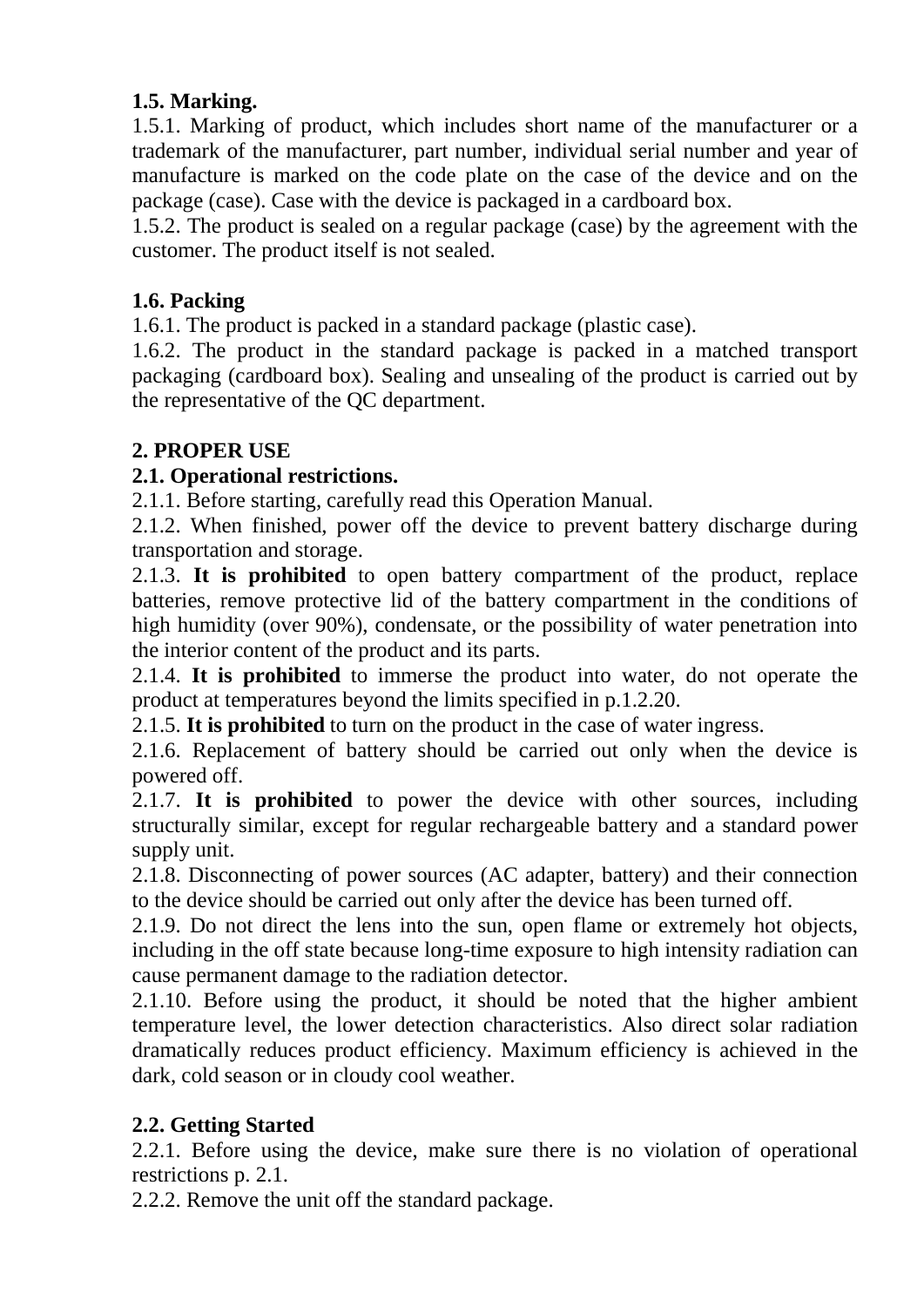2.2.3. Make sure there is no mechanical or chemical damage on the power units. Check for any mechanical damage on the product.

2.2.4. Install rechargeable batteries into the battery compartment of the device carefully observing polarity. The battery must fully fit into the battery compartment without effort.

2.2.5. Close battery compartment lid tight to prevent penetration of foreign objects and water into the case while operating the device.

2.2.4. Turn on the device and make sure the battery is fully charged.

2.2.5. Charge the battery using regular charger.

2.2.6. While operating current state of the battery is displayed as a graphic symbol of battery image in the upper right corner of the screen. The emptier the battery is, the less shaded segments battery symbol has. At battery depletion, the device is switched off automatically.

2.2.7. Only regular mains adapter must be used for network power supply. Mains adapter is connected to the product via connector 2 (position 11) using multipurpose cable.

#### **2.3 Product Use.**

2.3.1. Open the protective lens cover (position 2).

2.3.2. Enable the device (position 8). The image appears after 5-10 seconds, during which radiation receiver has been calibrated. After that, the device is ready to start operating.

2.3.3. Adjust the lens to the desired viewing distance. To do this, select the object at an appropriate distance and by rotating lens adjustment ring (position 1), achieve clearest image of the object.

2.3.4. To improve ease of observation, there are different options of image settings - brightness change (position 4), zoom (position 7), display 'positive-negative' (position 6).

2.3.5. To save the image (photo mode), shortly press the button (position 5).

Title 'Photo' is on display. The image is saved as soon as 'Photo' disappears from the display.

2.3.6. To record video image (Video Mode), keep the button (position 5) pressed for more than 1 second. Title 'Video' is on display and recording starts. Blinking 'Video' means that recording is in progress. To stop recording, press the button (position 5), and the title 'Video' will disappear.

\*\*ATTENTION! In case there is no SD card, or no sufficient free space on the SD card, the following message appears: 'Recording failed'. It does not disappear until you replace SD card and restart the device.

2.3.7. The device has an installed proximity sensor (PS) for reducing the disclosure of the observer from the luminescence display of the device. When the PS is operating, the displays are enabled only in case the device is in working position (by the face).

To enable PS, place the device in working position (by the face), simultaneously press 7 and 6 buttons and keep them pressed for 5 seconds, during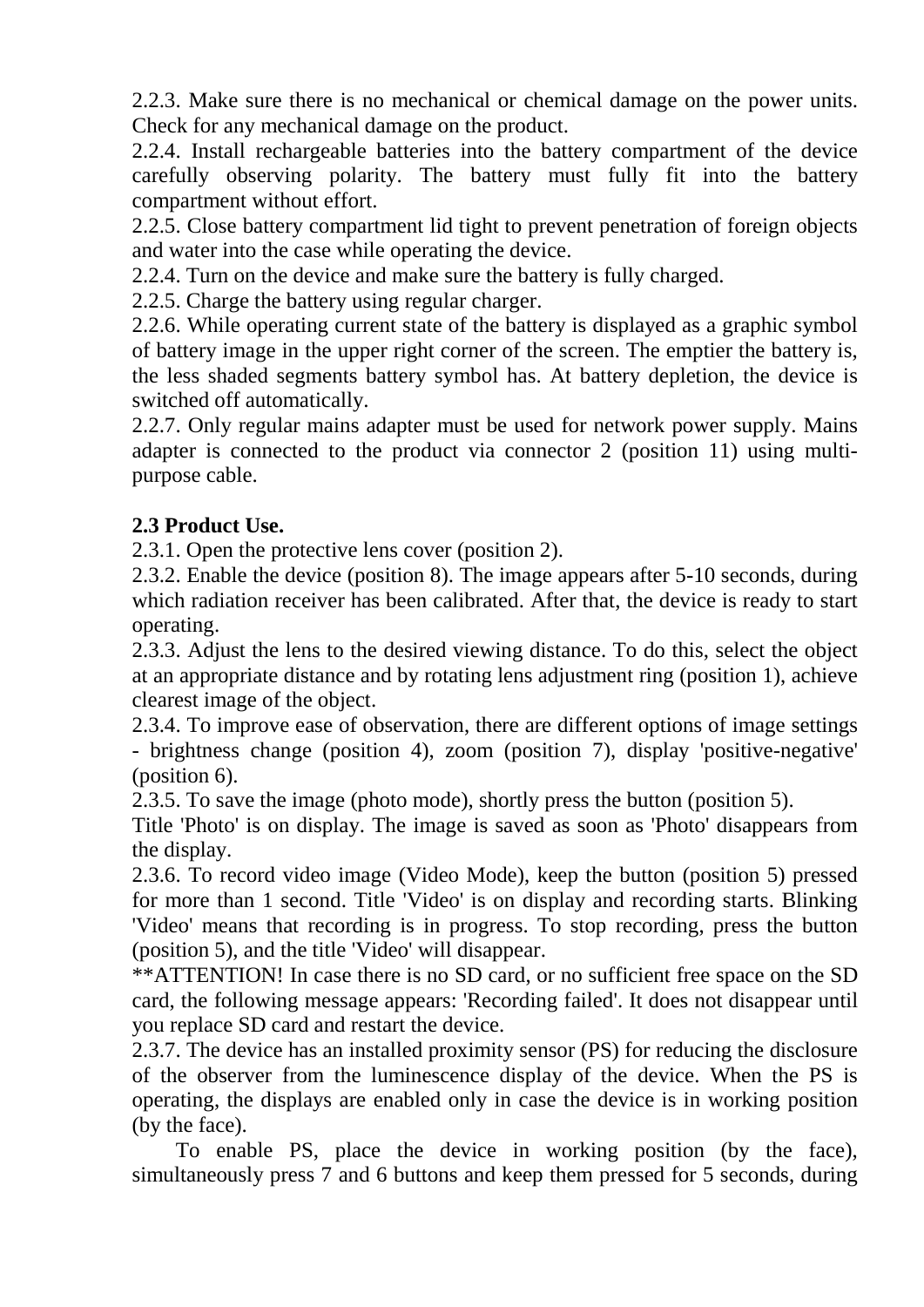which the sensor will be calibrated. An icon will be displayed  $\blacksquare$  (sensor has been enabled)

To turn off the PS, press the buttons 7 and 6 simultaneously and keep them pressed for 5 seconds. A crossed-out icon is on display  $\delta$  (sensor is off).

In case of incorrect operation of the proximity sensor, related to changes in external conditions or the change of the operator, carry out recalibration of PS. To do this, power off and then power on the PS.

2.3.8. When finished, turn off the device (position 8).

2.3.9. Close the lens cover.

2.3.10. When placing the device for storage or leaving it without use for more than a few days, remove the batteries.

#### **2.4. Safety measures.**

2.4.1. In case of fire on the device, power off the device and take measures to put out fire.

2.4.2. In case of emergency operating conditions (high temperature, humidity, vibration, etc.), take measures to reduce the impact of emergency factors on the product.

#### **3. MAINTENANCE SERVICE**

3.1. Product maintenance does not require special training of staff.

3.2. Any oxidation and salt presence on the surfaces of the batteries must be avoided. When any appear, the batteries must be replaced.

3.3. Optical surfaces of the device (eyepiece, output window) when dirty should be cleaned only with a clean cloth made of genuine or microfiber suede, designed for cleaning optical parts (eg glasses). Before that, blow away the grains of sand and dust. To remove heavy grease, use a cotton swab moistened in ethanol, having preliminary removed solids from the optics with a soft brush.

3.4. Product functional testing and its technical inspection are controlled by checking paragraphs 1.2.13.-1.2.15.

3.5. Replacing the battery is required in case of their failure or due to a significant loss of capacity. The criterion for battery replacement is decrease in the time of continuous operation from a fully charged battery to less than 70% of the nominal.

3.6. Preservation (degreasing, reconservation) of the product is carried out by packing it in its standard package (plastic case).

#### **4. REPAIR**

4.1. Minor repair of the product is carried in accordance with Table 4.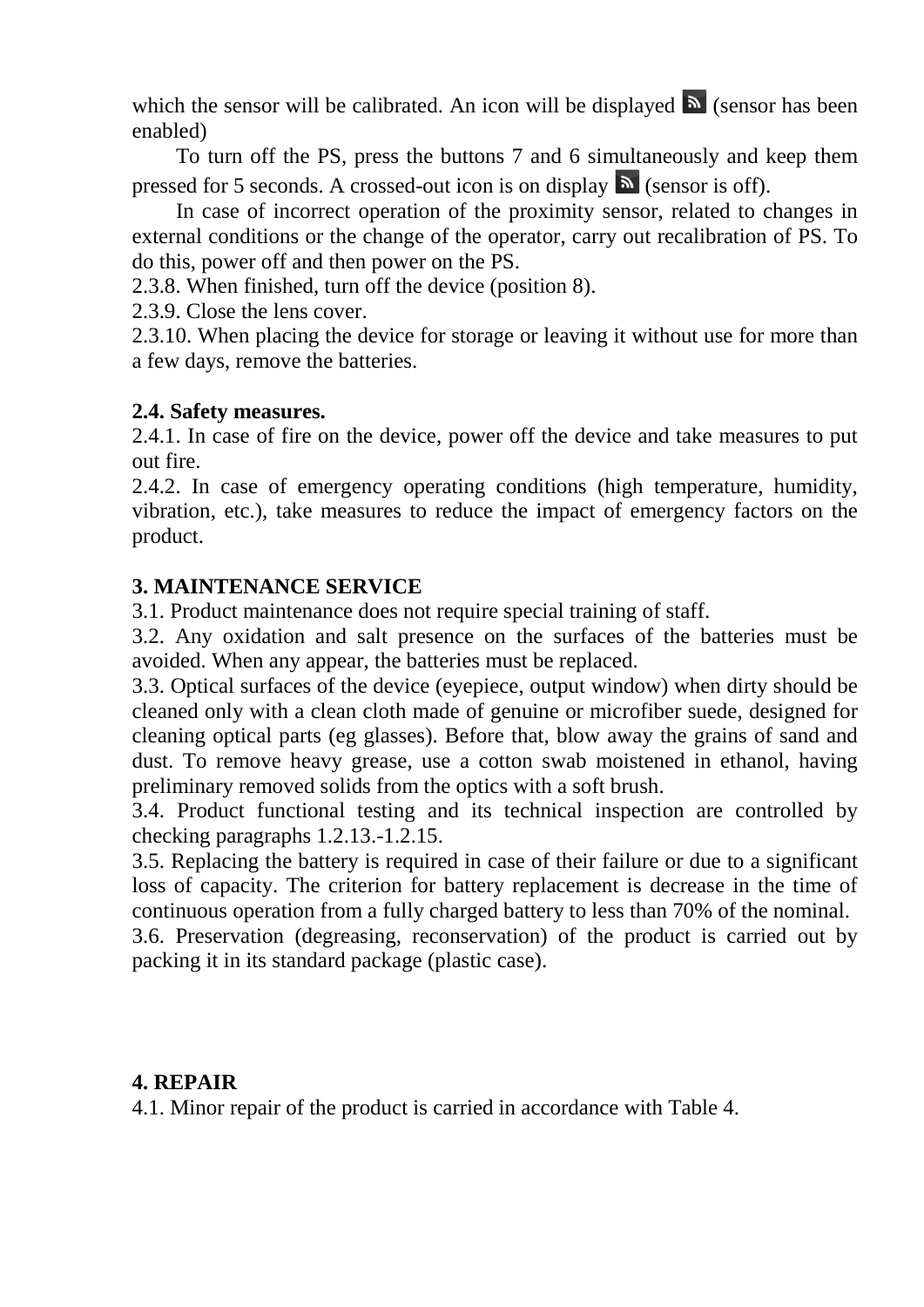|                                                 |                                    | Table 4                                                                      |
|-------------------------------------------------|------------------------------------|------------------------------------------------------------------------------|
| Failure and damage Possible Reasons             |                                    | <b>Troubleshooting</b>                                                       |
| consequences                                    |                                    |                                                                              |
| When powered, there is $\vert$ Battery capacity |                                    | is Replace the batteries.                                                    |
| no image on display in exhausted.               |                                    |                                                                              |
| the eyepiece.                                   |                                    | Rechargeable batteries are Charge the rechargeable batteries.                |
|                                                 | discharged.                        |                                                                              |
|                                                 | Contacts in                        | battery   Clean contacts<br>in<br>battery                                    |
|                                                 | compartment have been compartment. |                                                                              |
|                                                 | oxidized.                          |                                                                              |
|                                                 |                                    | No video signal on the Video connectors have Check connection of video cable |
| external                                        | device been inserted incorrectly.  | connectors.                                                                  |
| connected.                                      |                                    |                                                                              |
| Distorted image                                 |                                    | Continuous operation in a $Carry$ out matrix calibration                     |
| -overlapping                                    | of static position.                | To do this keep the buttons $4,5,6$                                          |
| previous image (the Mechanical effect.          |                                    | and 7 simultaneously for 15 s B                                              |
| effect of the stored Sharp thermal contrast.    |                                    | 15c<br>until<br>'Matrix<br>течении                                           |
| frame)                                          |                                    | Calibration' message appears. At                                             |
| - Heavy moire                                   |                                    | the end of calibration (all the                                              |
| <b>Blurred</b><br>stripe<br><sub>or</sub>       |                                    | messages and icons disappear),                                               |
| image                                           |                                    | switch off and then switch on the                                            |
|                                                 |                                    | device. Calibration may take up                                              |
|                                                 |                                    | to five minutes depending on the                                             |
|                                                 |                                    | matrix state.                                                                |
|                                                 |                                    | Do not power off the device                                                  |
|                                                 |                                    | while calibration.                                                           |
|                                                 |                                    |                                                                              |

4.2. Product repair that goes beyond minor repair, in accordance with p.4.1 is carried out by the manufacturer.

#### **5. STORAGE**

#### **5.1. Storage conditions.**

5.1.1. The device must be stored packed on the shelves in the capital heated rooms at temperature from 5  $\mathrm{°C}$  to +40  $\mathrm{°C}$  and a relative humidity of 80% at temperature of +25 °C or in unheated rooms at temperature from -  $40^{\circ}$ C to +  $65^{\circ}$ C at no vapors of acids, alkalis, current-conducting dust and other chemically active substances, gases that cause corrosion and destroy insulation. It can be stored in a standard package when stacked (horizontally) on the shelves with up to 4 products. Stacking in a vertical position is not allowed.